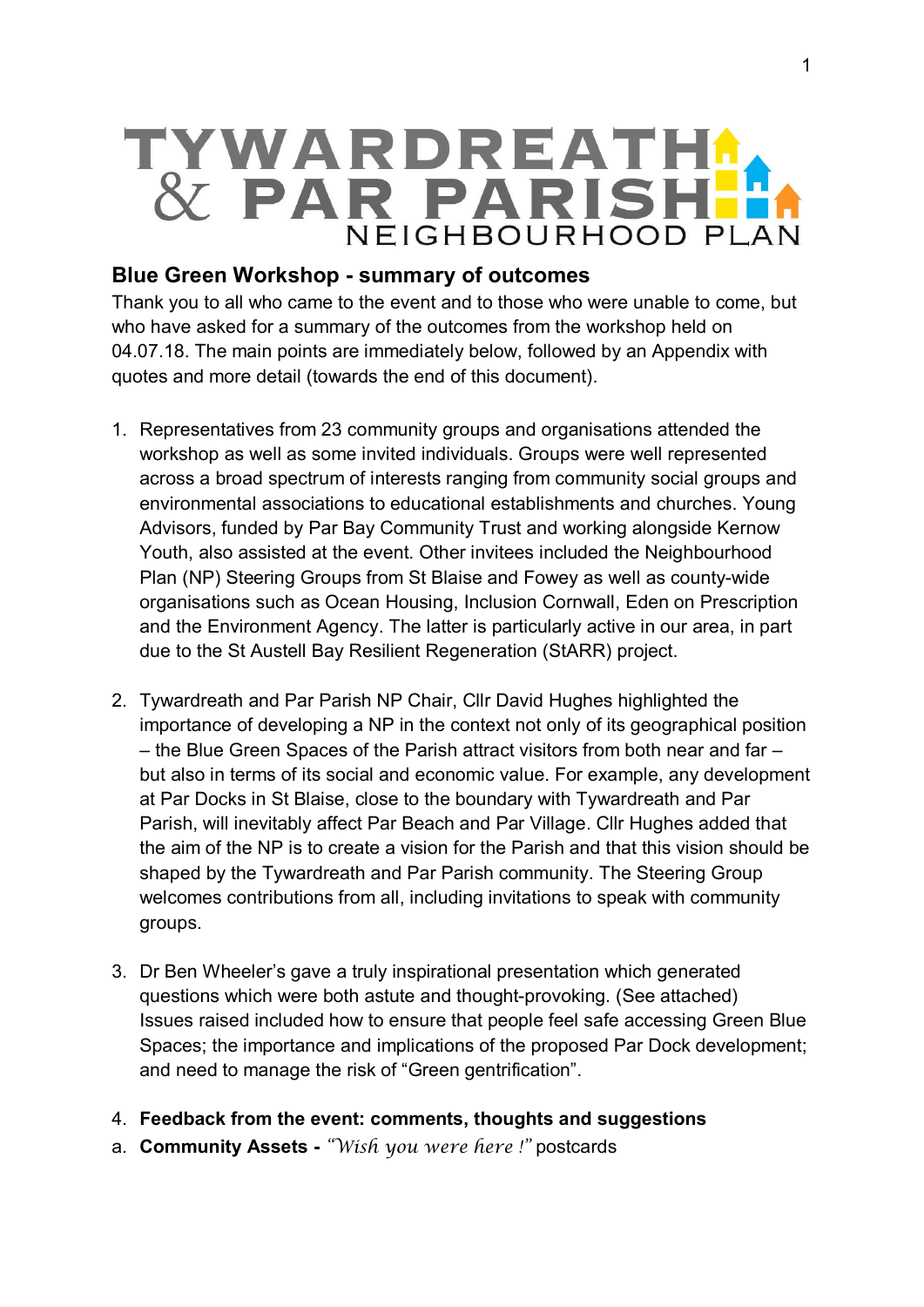Results from the initial survey in Autumn 2017 showed that many residents really appreciate everything the Parish has to offer; and the *"Wish you were here !"*  postcards told the same story, Community assets included: the post office, doctors, chemist, The New Inn, regular buses, good train access, good places to eat. Other assets (which were in the majority) were Blue and/or Green Spaces.

b. We asked: **To what extent do you think Tywardreath and Par Parish offers a good quality of life to all generations?** (Lifetime Neighbourhood principles). Responses varied but the general theme was "I think it does offer good quality for all generations" but accessing the environment physically can be problematic.

#### c. **Housing and Development**

Some individual, mini Housing Surveys were completed. Everyone was in favour of building warden or other supported accommodation for older people. Most wanted to see houses designed with space at the front e.g. for seating, so as to encourage social interaction; and parking to the side of houses was preferred. Responses to the questions about Affordable Housing were much more mixed.

- d. We asked: **How are Blue and Green Spaces connected?** See the appendix for more detail on the following. Using parish maps, participants traced the routes, commented on how easy they are to access and made suggestions for improvements. One key outcome of this activity was that it showed how important it is to consider Blue and Green Spaces in the wider context. Those commenting often referred to areas outside of Tywardreath and Par Parish itself e.g. Spit Beach, or spoke of potential linkages – both for walkers and cyclists - throughout the area as a whole. For example, there is a strategic route that leads from the Luxulyan Valley through St Blazey and Par to Par Beach. Part of the route is National Cycle Route 2 which, when complete, will go through to Dover. Many comments were made throughout the event about the need to focus on improving inland footpaths. One suggestion was to try and raise the profile of The Saints Way which has many branches and links. If the Saints Way were seen to be as important to tourism as the Coast Path or indeed the Camino de Santiago in north western Spain, then this could potentially attract investment. Equally, if StARR funding is secured, flood mitigation measures might well offer significant opportunities for the area, not least by improving accessibility to Blue Green Spaces as part of the "regeneration of community green space and historic structures": https://www.cornwall.gov.uk/media/32210457/1\_starrsummary-infographic-6apr18.pdf
- e. We asked: **Should we support the sustainable growth of Tourism and Tourism related activities?** All the comments were in favour of this proposal. Some added that they would like to see, "year round tourism to give a vital boost to our economy and regular and good paid jobs". A display relating to Par Beach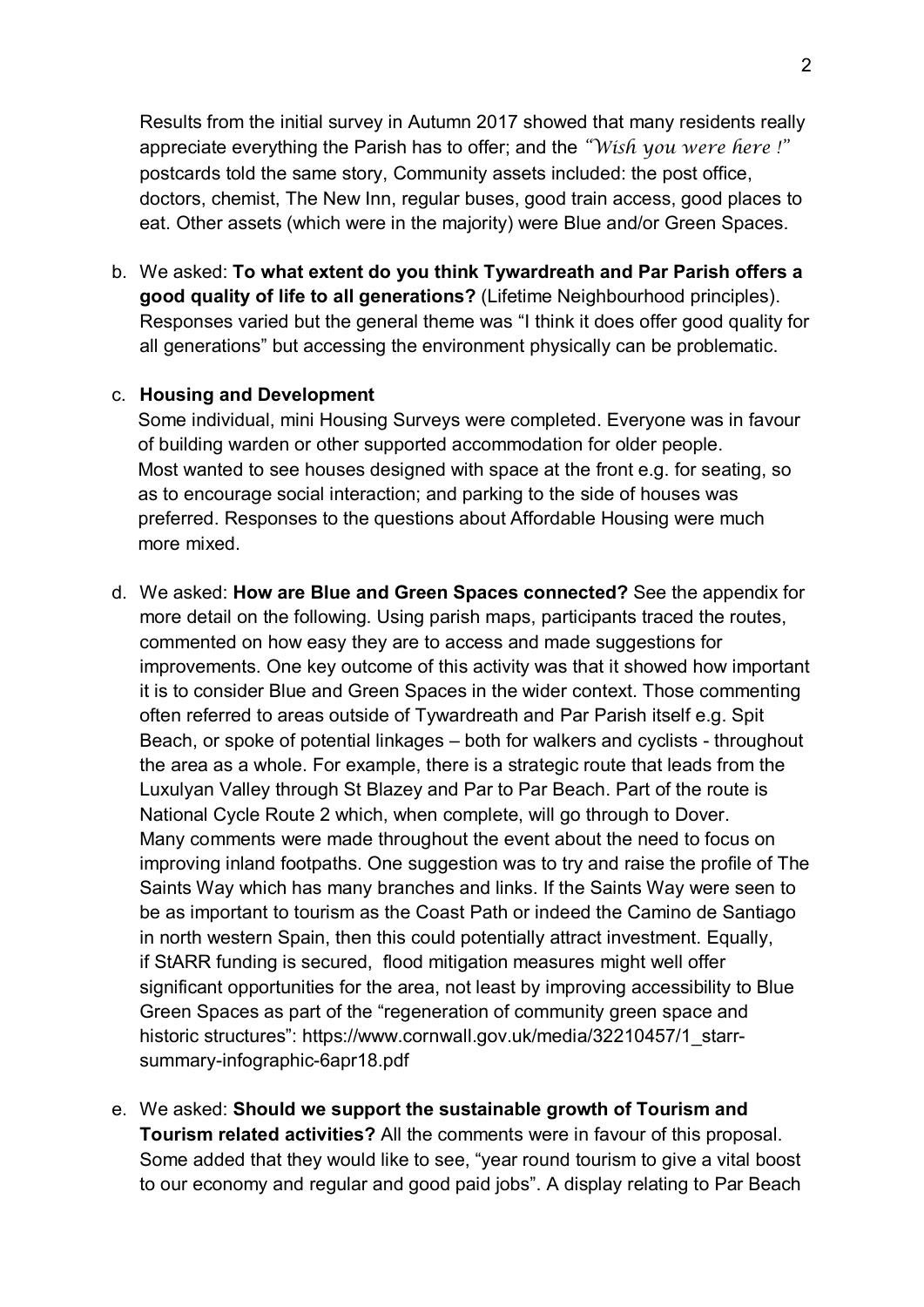(which mainly gave outcomes from a previous consultation) and a display detailing specific tourism related policy proposals generated fewer comments. This was possibly because they were further round the room.

f. A **Vision Statement** was posted for comment towards the end of the displays: **"In 2030 Tywardreath and Par Parish will be a thriving, welcoming and inclusive community, allowing local people of all ages to enjoy sustainable and active lives while protecting a distinctive landscape and coastline, environment and heritage."**

The comments made in response to all the displays and activities were overwhelmingly positive and entirely in line with the proposed Vision Statement.

g. And finally we asked: **Should the Health and Wellbeing Policy include Blue Green principles?** Participants gave their opinion by placing sea glass in a bucket. And the response was unanimous, with sea glass in the green bucket – yes!

**---------------------------------------------------------------------------------------------------------------- Appendix:** Where more than one person made a similar comment, only one comment is given below as a sample. An asterix \* shows where this is applicable.

## a. **Community Assets -** *"Wish you were here !"* postcards

"Local people have access to a post office, doctors and chemist." \*

"The New Inn, regular buses \* – "though the 24 ought to be half hourly in summer good train access \*, good places to eat."

"Great place, lovely quiet countryside, friendly people, not commercialised" "a good area, you can walk to activities, lots of clubs/societies."

**Blue Green spaces:** "nature reserves", "the beach", "St Andrew's pond and the field behind, the path parallel to the railway", "the running track and recreation ground", "the coastal path", Marsh Villa gardens", "public footpaths important for walking and visiting with children". Most of these were mentioned more than once. \*

**Suggestions:** "Recommend to developers the installation of water reclaim storage systems in all new builds"

### b. **Lifetime Neighbourhoods**

## **To what extent do you think Tywardreath and Par Parish offers a good quality of life to all generations?**

### **On the positive side:**

"Plenty of activities for the elderly and less mobile people – if they would only take advantage of what files on offer. Tywardreath the best ever !"

"Great environment for children."

### **Suggestions for improvement:**

\* "Urgent Traffic-calming needed in Tywardreath"

"Access to Par Beach for disabled, young people, pushchairs" \*

"control of weeds on footpaths for school children to use safely" \*